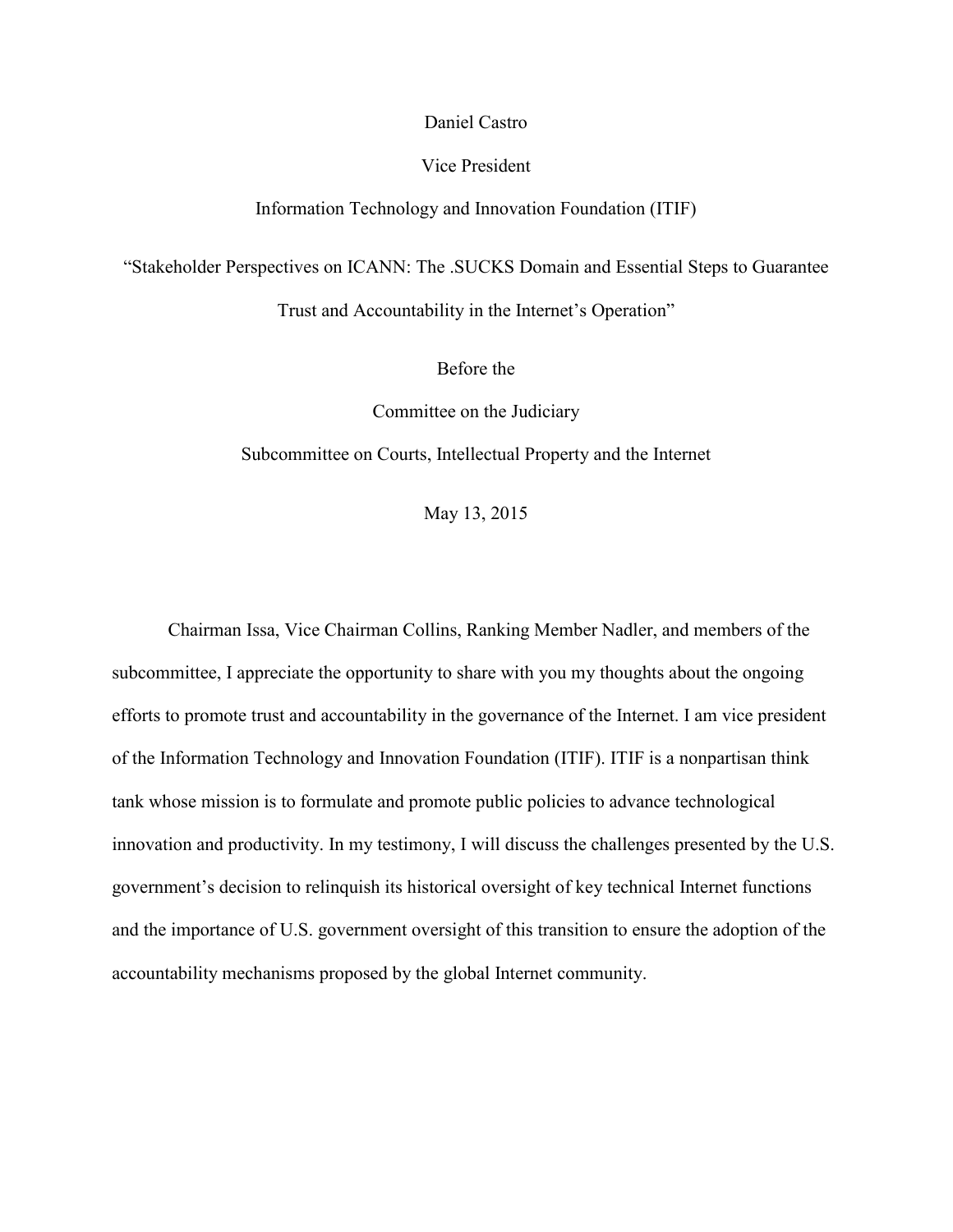# **The U.S. Decision to Relinquish Oversight Creates Risk to the Stability of Internet Governance**

While the U.S. government has long championed the goal of building an inclusive, global community of stakeholders to govern the Internet, it has also played a direct role in ensuring the security, stability, and resiliency of the Internet through its historical oversight of the Internet Assigned Numbers Authority (IANA) functions by the National Telecommunications and Information Administration (NTIA) in the U.S. Department of Commerce. The IANA functions include managing the root zone of the Domain Name System (DNS), allocating Internet Protocol (IP) addresses, and various other technical functions integral to the stability and security of the Internet. The DNS is the system that translates URLs, such as www.congress.gov, into IP addresses, such as 140.147.249.9. These functions were originally managed directly by contracts held by the U.S. government, but the U.S. government decided to transfer the management of the DNS and related functions to the private sector after it began to allow commercial use of the Internet in the 1990s. While the IANA functions deal mostly with technical issues, these issues can have an impact on a variety of important policies including intellectual property, free speech, privacy, trade, and commerce.

Last year, the NTIA announced that it intends to relinquish its oversight of the IANA functions before the existing IANA contract with the Internet Corporation for Assigned Names and Numbers (ICANN) expires in September 20[1](#page-1-0)5.<sup>1</sup> As I testified last year, this transition will create unique risks and challenges for Internet governance because ICANN, in its current form, lacks accountability mechanisms to ensure that decisions made about the DNS are in the public

<span id="page-1-0"></span> $\frac{1}{1}$ <sup>1</sup>. "NTIA Announces Intent to Transition Key Internet Domain Name Functions," National Telecommunications and Information Administration, March 14, 2014, http://www.ntia.doc.gov/press-release/2014/ntia-announces-intenttransition-key-internet-domain-name-functions.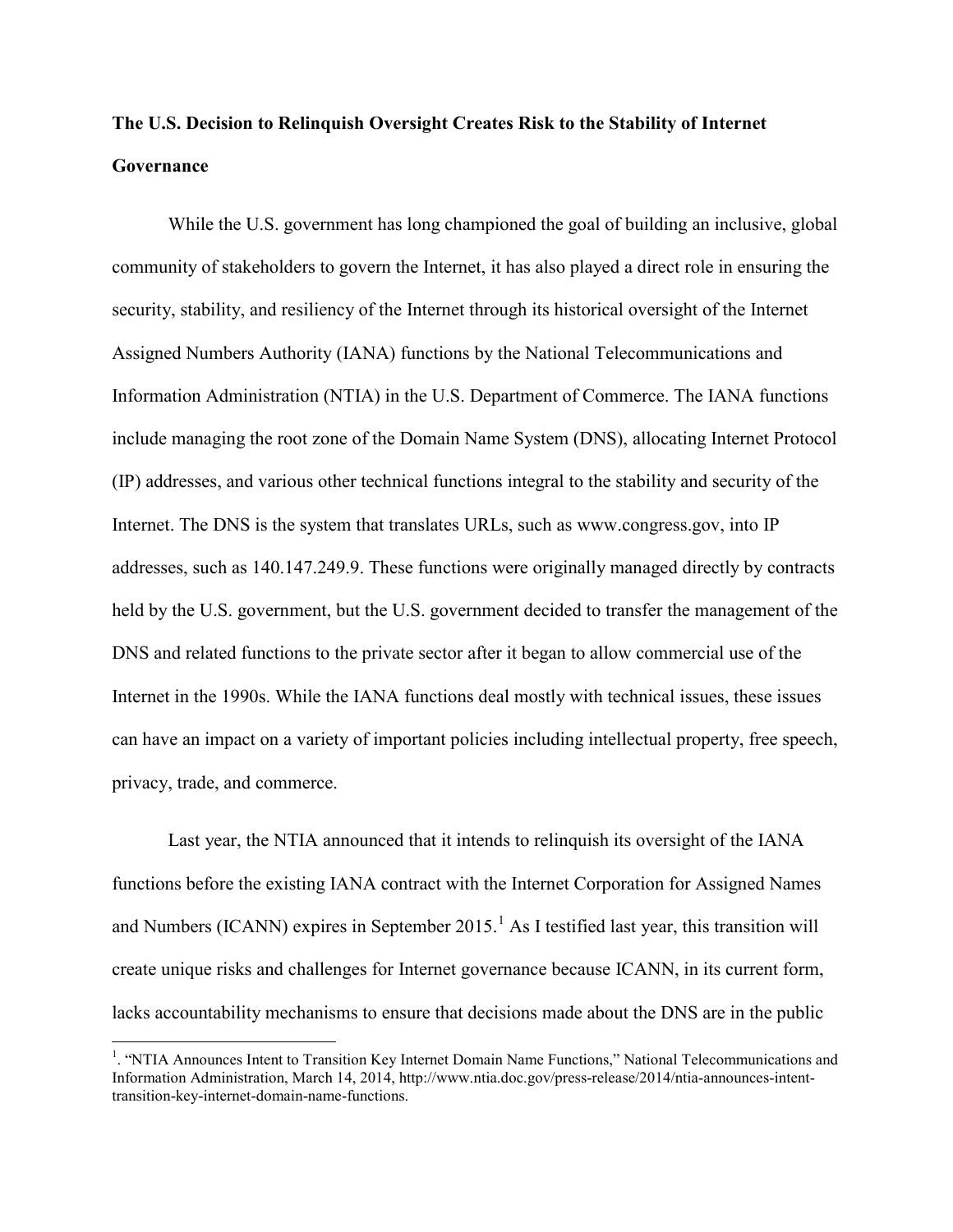interest.<sup>[2](#page-2-0)</sup> Without the U.S. government serving as a backstop or additional accountability measures in place, ICANN's governance could be co-opted by special interests or foreign governments. In addition, ICANN may choose to put its own interests ahead of those of the global Internet community. For example, ICANN could expand or increase the fees it charges for key Internet resources to grow its own revenue at the expense of the best interests of global Internet users. While the current ICANN leadership has presented a positive vision for the future of the organization, any pledge, commitment, or oath it makes is not binding unless there is some accountability mechanism in place to back up that promise. Without U.S. oversight, ICANN needs new accountability measures that cannot be overturned by the whims of ICANN's current or future leaders. The reason the transition is so important is because this represents the last opportunity for the U.S. government to force ICANN to improve its governance.

## **ICANN Has Repeatedly Shown It Lacks the Capacity to Operate Without Oversight**

One reason for such grave concerns about a future where ICANN is operating without any oversight is that the organization has a disappointing history of failing to uphold its commitments. Last year, an investigation into ICANN found that the organization ignored thousands of complaints about illegal websites that it was contractually obligated to investigate. For example, U.S. law enforcement agents tried to work with ICANN to take action against an online pharmacy which allegedly sold controlled substances that caused a man's death, but ICANN's compliance staff failed to contact the associated domain registrar to investigate the complaint.<sup>[3](#page-2-1)</sup> In addition, even when ICANN officials were alerted to the organization's

<span id="page-2-0"></span><sup>&</sup>lt;sup>2</sup> Daniel Castro, "Should the Department of Commerce Relinquish Direct Oversight of ICANN," Testimony before the Subcommittee on Courts, Intellectual Property and the Internet, April 10, 2014, http://www2.itif.org/2014 castro-icann-testimony.pdf. <sup>3</sup> Jeff Elder, "Icann, Regulators Clash Over Illegal Online Drug Sales," *The Wall Street Journal*, October 27, 2014,

<span id="page-2-1"></span>http://www.wsj.com/articles/icann-regulators-clash-over-illegal-internet-drug-sales-1414463403.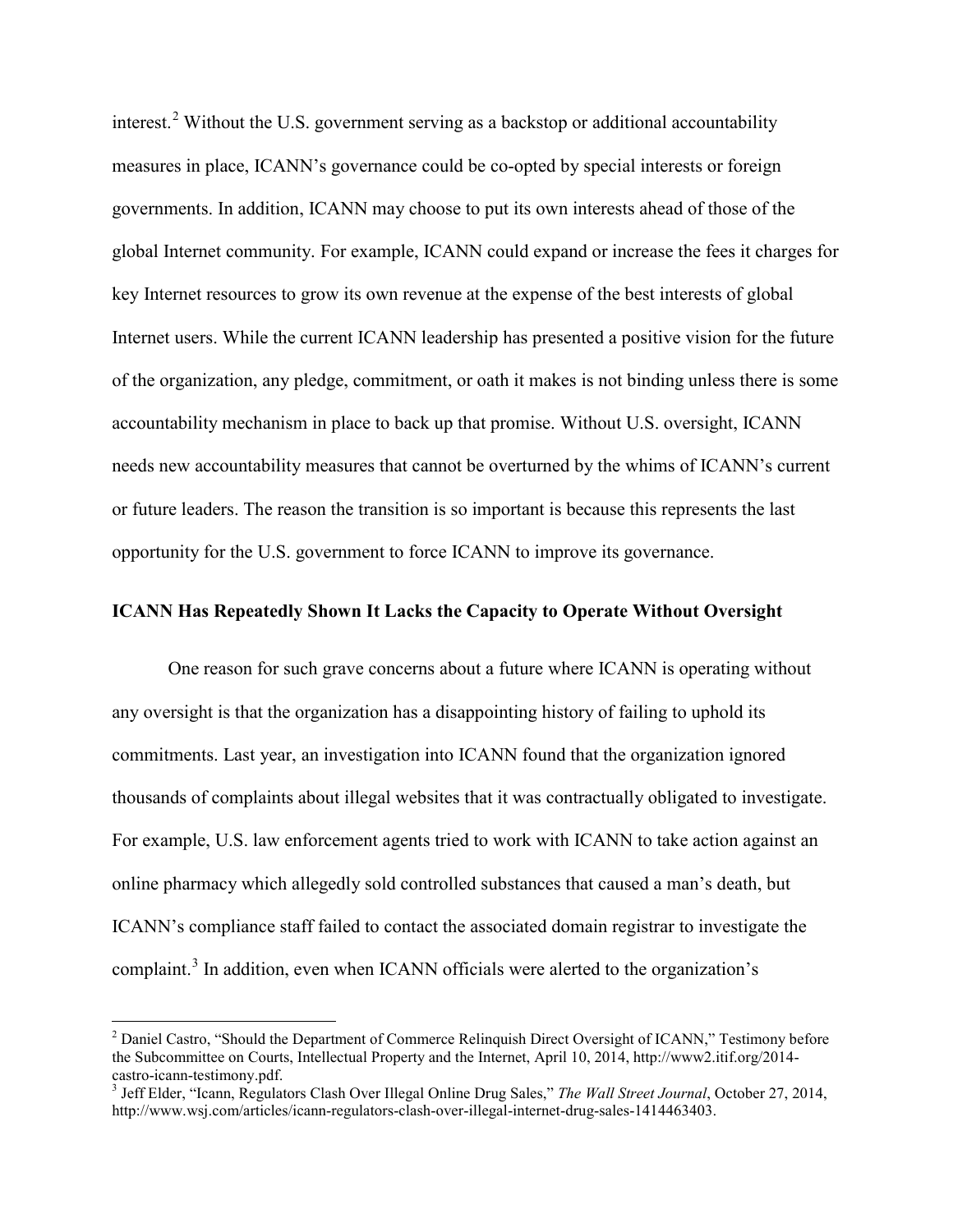compliance department's repeated failures to uphold its contractual commitments, it still did not address the problem while publicly proclaiming it had. [4](#page-3-0) Similar enforcement problems by ICANN have contributed to the rise of so-called "revenge porn" websites that feature sexually-explicit non-consensual photographs and videos.<sup>[5](#page-3-1)</sup> ICANN's consistent failure to enforce its contracts, even while under U.S. government oversight, bodes badly for a future where even this limited restraint has been lifted.

Another example of ICANN's failure to uphold the public interest can be found in the current dispute over .SUCKS. In 2014, ICANN authorized the Vox Populi Registry to begin operating .SUCKS, a new global top-level domain (gTLD). This gTLD would allow users to access a website using an address such as "McDonalds.Sucks" rather than "McDonaldsSucks.com." As part of the process of creating the new gTLD, the Vox Populi Registry has created a highly dubious scheme in which it asks companies with well-known brands to pay large sums of money (\$2,499 and up) to defensively register these domains to protect them from those who would disparage their brands.<sup>[6](#page-3-2)</sup> Naturally many companies see this as nothing more than digital extortion that hurts both their brands and their consumers. ICANN has done little to address these complaints or take action to bring the Vox Populi Registry into full compliance with its contractual obligations which prohibit this type of behavior. However, ICANN has profited from the addition of this new gTLD. Once again, this shows that ICANN is willing put its own interests ahead of those of the global Internet community.

<span id="page-3-0"></span> $4$  For more details, see the presentation by Garth Bruen available at http://www.knujon.com/icann/APPROVEDONLINEPHARMACY public.pdf.

<span id="page-3-1"></span><sup>&</sup>lt;sup>5</sup> Craig Timberg, "How violent porn sites manage to hide information that should be public," *Washington Post*, December 6, 2013, http://www.washingtonpost.com/business/technology/how-violent-porn-sites-manage-to-hide-information-that-should-be-public/2013/12/06/e0861378-3773-11e3-ae46-e4248e75c8ea\_story.html.

<span id="page-3-2"></span> $\delta$  Gregory Shatan, Letter to Akram Atallah, President of Global Domains Division, ICANN. March 27, 2015, http://regmedia.co.uk/2015/03/27/ipc-sucks-letter-27mar15.pdf.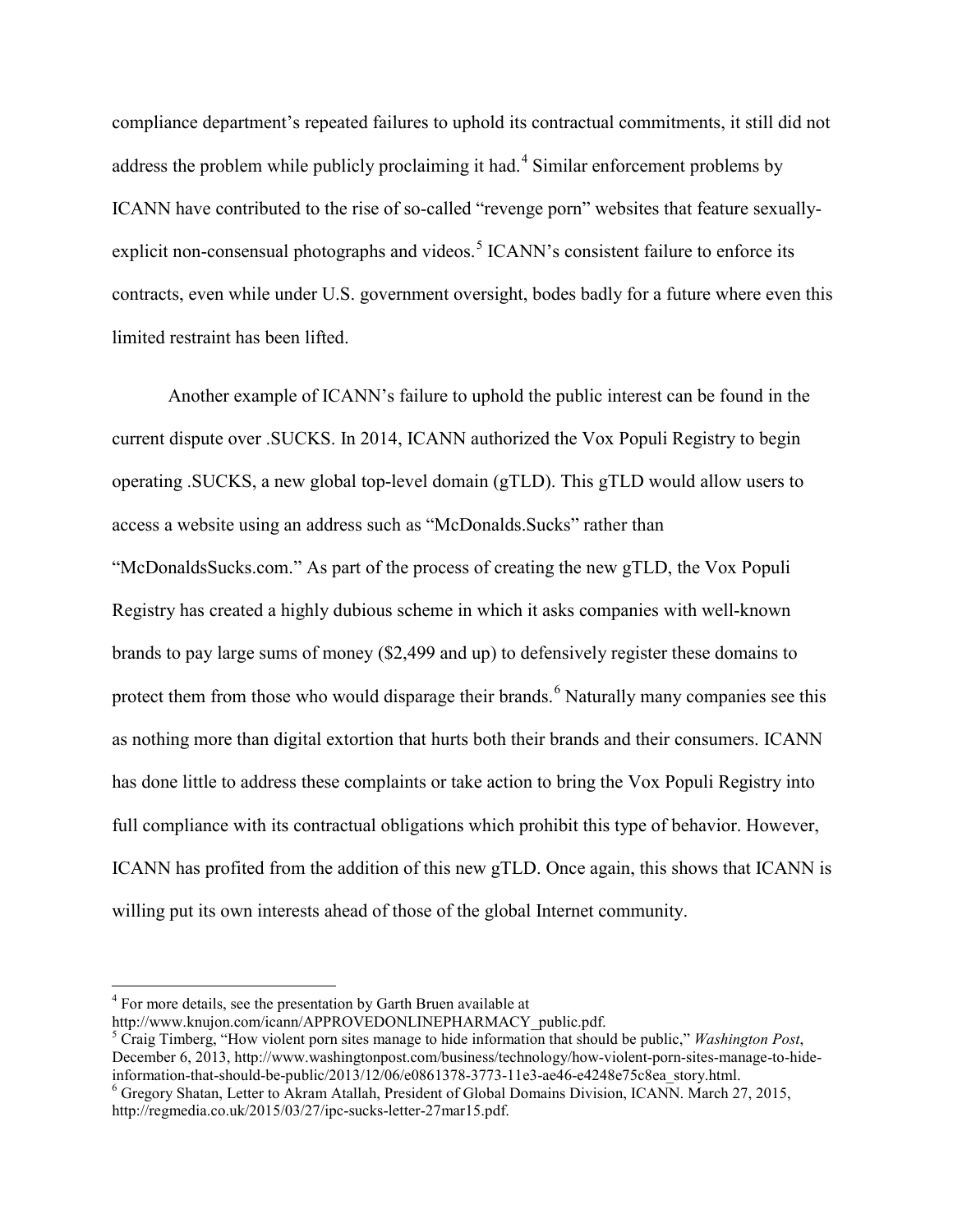# **ICANN Needs Strong and Binding Accountability and Transparency Mechanisms to Become Trustworthy**

In response to concerns about the transition as well as ICANN's ability to govern properly, the global Internet community has worked diligently over the past year to develop two proposals: one for the IANA transition and one for enhancing ICANN accountability.<sup>[7](#page-4-0)</sup> Echoed throughout these proposals are a number of key principles to enhance oversight and accountability which have been endorsed by multiple stakeholders, including ITIF.<sup>[8](#page-4-1)</sup> These principles include:

- Community of Stakeholders as Ultimate Authority: The community of ICANN stakeholders should be the ultimate overseer of the DNS, responsible for: promoting a single, decentralized, open, and interoperable Internet; preserving the integrity, transparency and accountability of IP numbers and their assignments; managing domain names, and protocol number assignments; maintaining the security, stability and resiliency of the DNS; and meeting the needs and expectations of global customers and partners of the DNS.
- Separation of Functions: To ensure the form of oversight and accountability that is appropriate for distinct activities, there should be a strong and clear separation of these three functions: policy making, dispute resolution and implementation.
- Policy Making Function: ICANN's existing structure of Supporting Organizations (SOs) and Advisory Committees (ACs), which provide technical and policy

<span id="page-4-0"></span> <sup>7</sup> Drafts of these proposals are now publicly available. See "2nd Draft Proposal of the Cross Community Working Group to Develop an IANA Stewardship Transition Proposal on Naming Related Functions," ICANN, April 22, 2015,<https://www.icann.org/public-comments/cwg-stewardship-draft-proposal-2015-04-22-en> and "Cross

Community Working Group on Enhancing ICANN Accountability (CCWG-Accountability)," ICANN, May 4, 2015, https://www.icann.org/public-comments/ccwg-accountability-draft-proposal-2015-05-04-en.  $8$  "Kev Principles for Coordination of Internet Unique Identifiers" is also available electronically at

<span id="page-4-1"></span>http://www2.itif.org/2014-key-principles-for-coordination.pdf.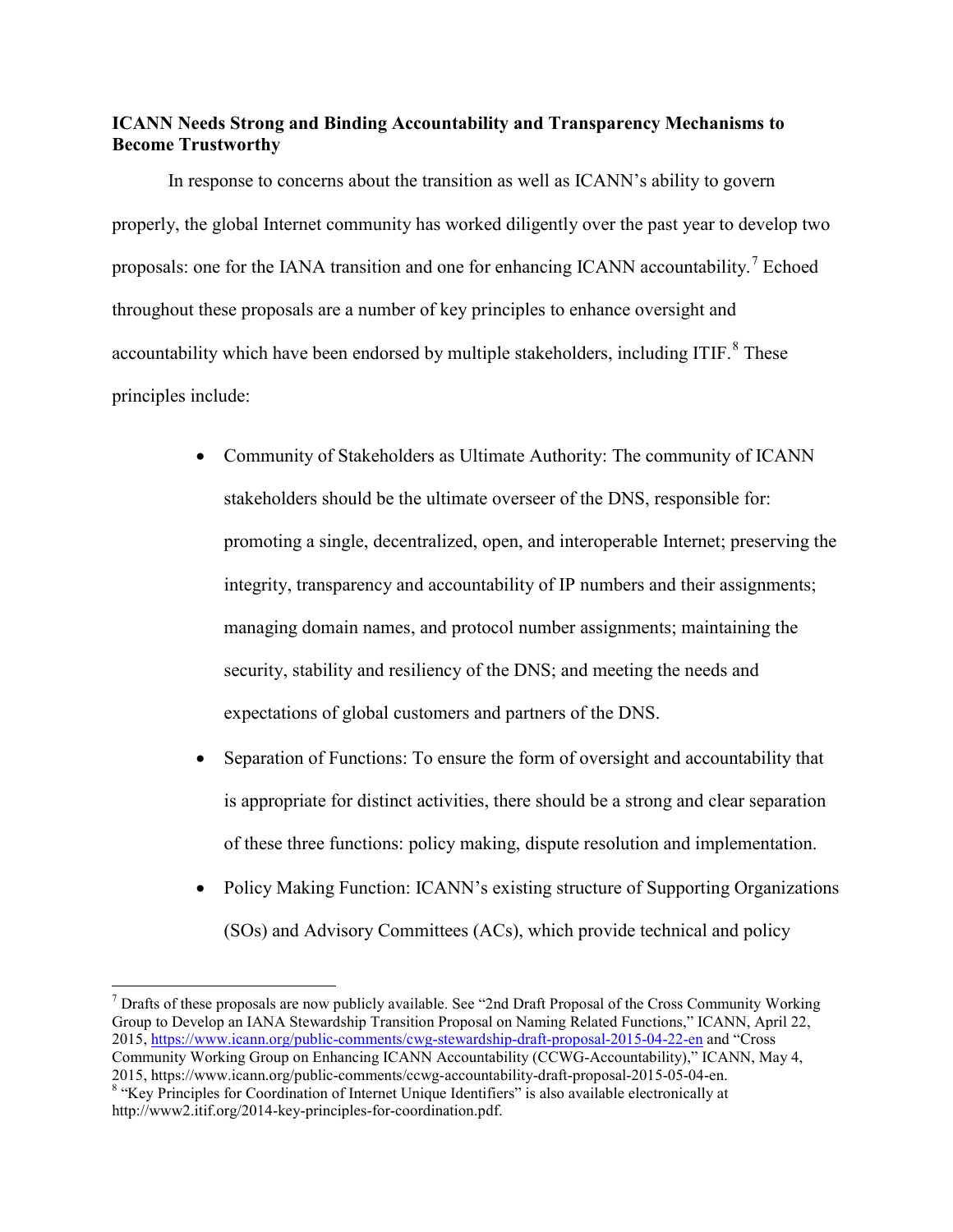guidance and which comprise its bottom-up, consensus multi-stakeholder model, should continue to be responsible for policy making. Their membership should be representative of the community of ICANN stakeholders and of the different regions of the world, including developing and developed countries.

- Dispute Resolution Function: ICANN's Independent Review Panel should be expanded to ensure a balanced structure with multi-stakeholder participation, strengthened into a new independent dispute resolution panel responsible for resolving disputes involving ICANN, and endowed with the final authority to impose discipline and sanctions and to remove board and staff members in defined egregious circumstances. This remedy process should be transparent, accessible, and timely.
- Transparency: ICANN should be audited annually by an independent accounting firm, and transcripts and detailed minutes of all meetings, including those of ICANN's Board of Directors, as well as complete documents and records should be made readily available.
- Consensus: A significant supermajority should be required for final action on all policy decisions to demonstrate broad support by the community of ICANN stakeholders.
- Budget and Revenue Limitations: ICANN's budget and the revenue to support it should be limited to meeting ICANN's specific responsibilities and should not change without SO and AC approval and the agreement of the registries and registrars who pay ICANN fees.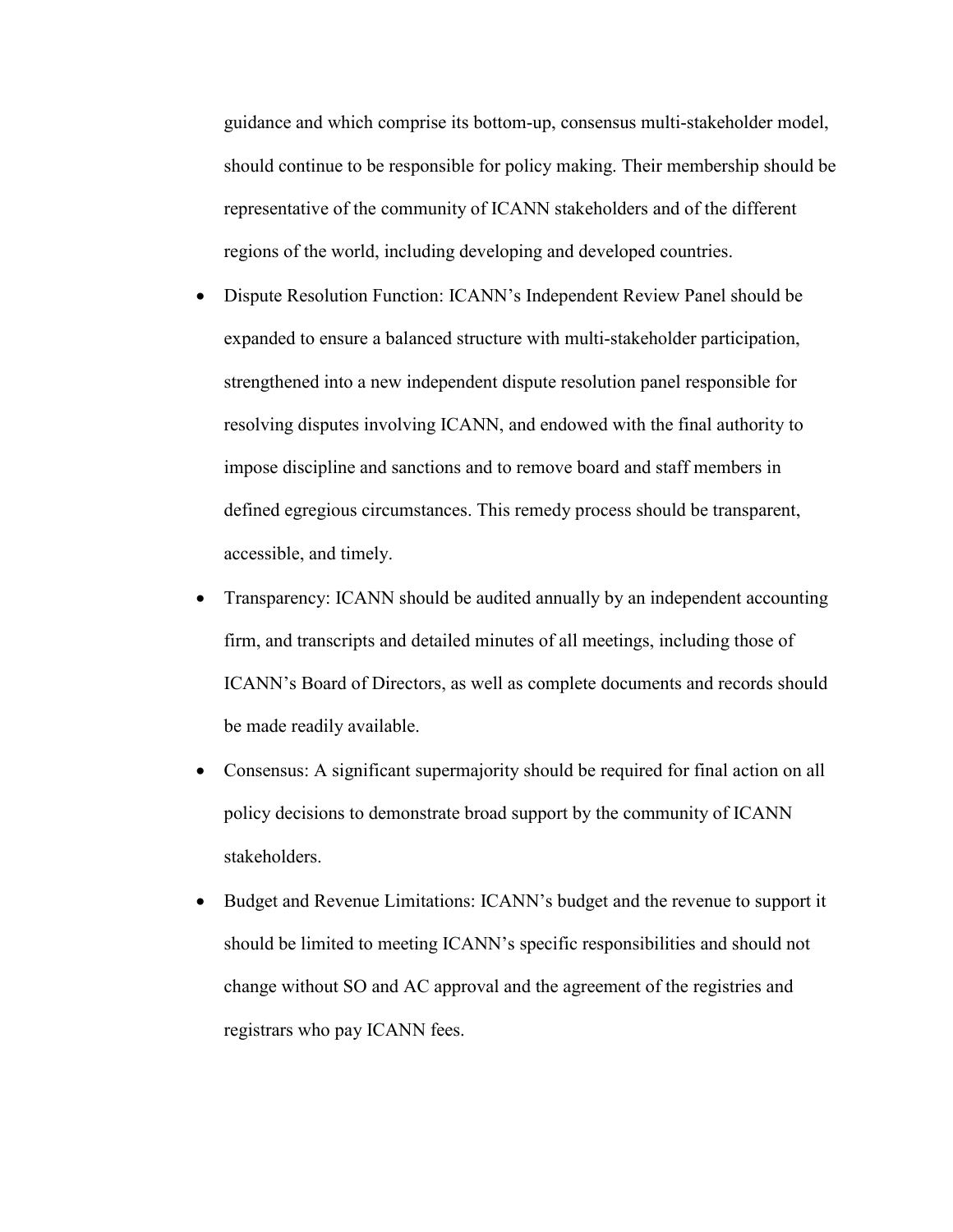#### **U.S. Oversight of Transition Is Necessary to Uphold Values of Global Internet Community**

Some might argue that the U.S. government should stay out of the transition lest it appear that it is unfairly determining the outcome. However, if the U.S. government sits on the sidelines during the transition it risks letting the ICANN board or other special interests trample the views of the global Internet community. Instead, the U.S. government should use its current oversight authority to insist that it will not sign-off on the transition unless the ICANN board adopts the unadulterated proposals put forth by the global Internet community. This means that ICANN should not attempt to dilute the strength of the proposals by diminishing the role of stakeholders or reducing the oversight and accountability mechanisms. In addition, the U.S. government should insist that ICANN adopt and implement both the proposal for the IANA transition and the proposal for enhanced ICANN accountability before it authorizes the transfer. This insistence will ensure that ICANN does not later fail to implement the reforms demanded by the global Internet community once it is no longer under the watchful eyes of the U.S. government. Close U.S. government oversight of the transition is necessary because ICANN had made it clear that it may dismiss the proposed solutions from global Internet stakeholders. Most notably, ICANN's CEO Fadi Chehade's spoke recently at a forum with domain name industry insiders where he disparaged the independent team working to create more accountability within ICANN.<sup>[9](#page-6-0)</sup> This suggest that ICANN's leadership has little respect for the proposals put forth by the global Internet community and may decide to override their voices as it suits them after freed from U.S. government oversight, regardless of what they commit to prior to the transition.

<span id="page-6-0"></span> <sup>9</sup> Chehade said, "There is no one today in the CWG [Community Working Group] who even understands how the functions work. I sent my CTO David Conrad to explain to them how the system works. ... Frankly, no one there even knew that he was talking about." See Kieren McCarthy, "Caught on camera: ICANN CEO slams the internet's kingmakers," *The Register*, March 24, 2015,

http://www.theregister.co.uk/2015/03/24/icann\_ceo\_iana\_transition/?mt=1427304151420.